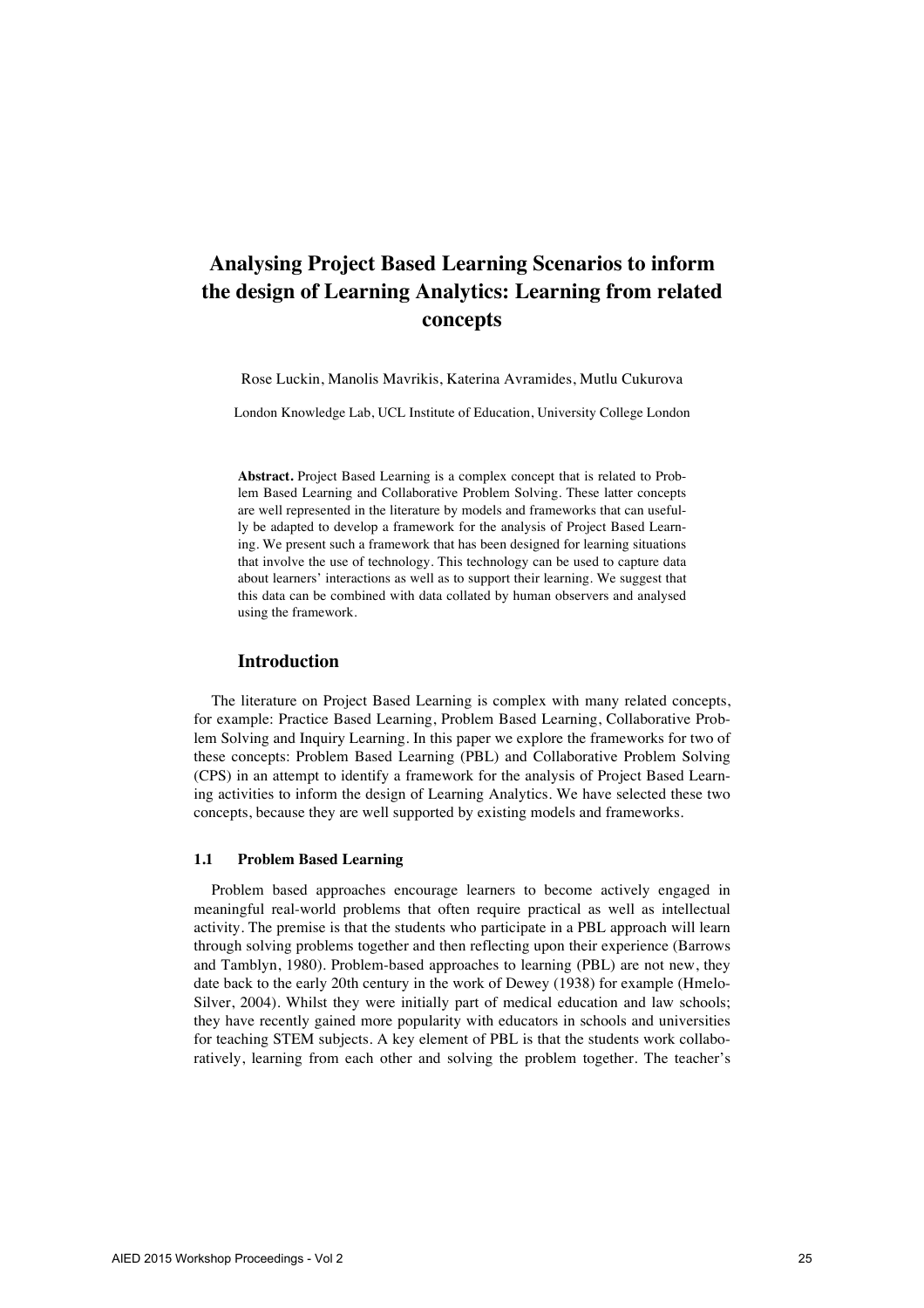role is that of facilitator, but the students are very much self-directed. The PBL approach therefore requires that participating students have good collaborative skills and sufficient metacognitive awareness to steer them through the problem space in a manner that enables their learning. As a result the potential outcomes for the students are not merely cognitive in terms of their increased understanding of the subject matter of the problem, but also there are advances in the transferable twenty first century skills of communication, collaboration and critical thinking.

Hmelo-Silver (2004) uses a stepwise model to describe the PBL process from the teacher's perspective (see Figure 1). Students start by identifying relevant facts about the problem, which increases their understanding and enables them to generate their hypotheses about potential solutions. The teacher or potentially a more able peer helps the student to recognize what are referred to as knowledge deficiencies that will become the goals of their self-directed study. Once these knowledge deficiencies have been addressed the student can re-evaluate their hypotheses and learn through a process of reflection and application.



**Fig. 1.** PBL Tutorial Model (Hmelo-Silver, 2004)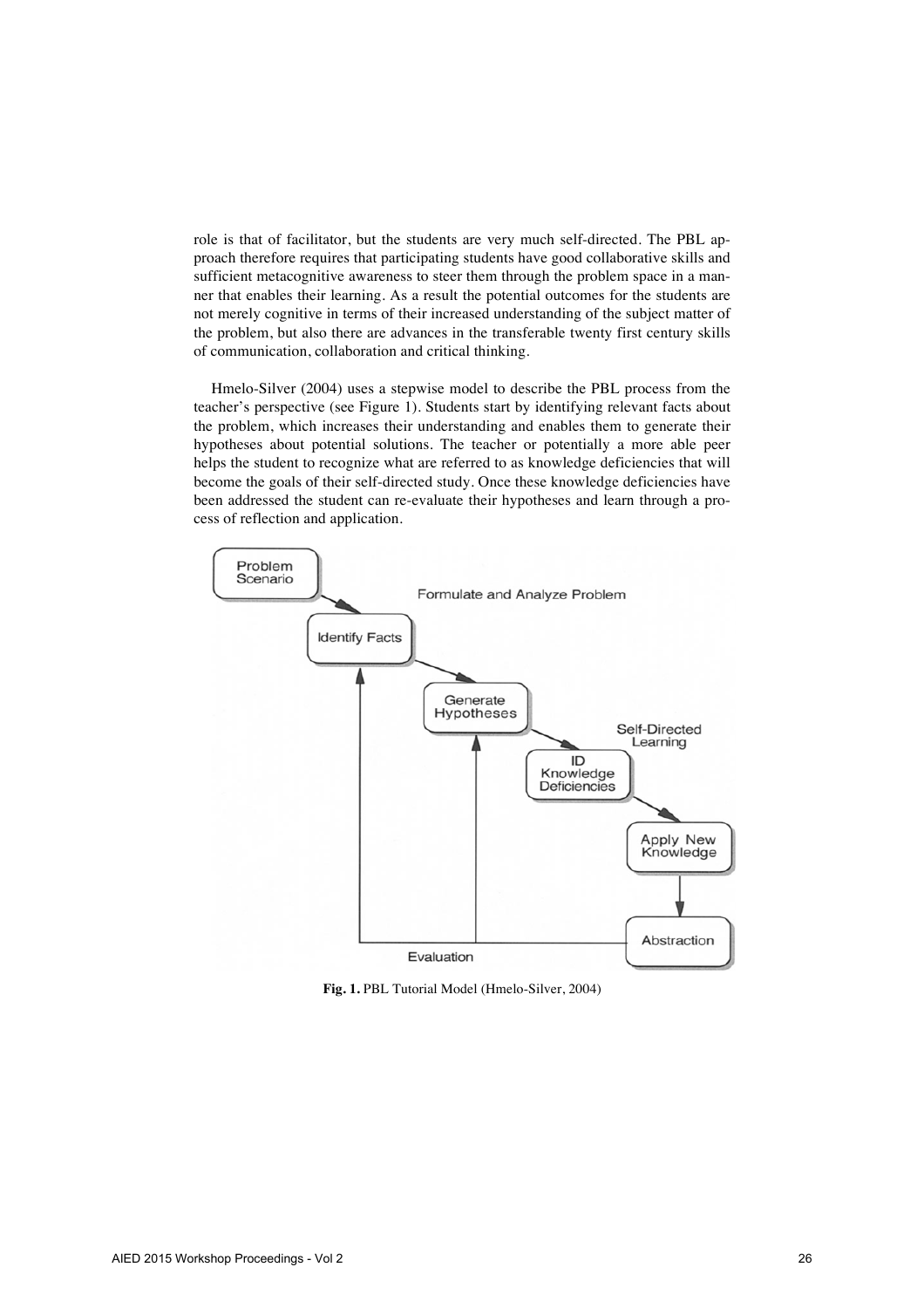#### **1.2 Collaborative Problem Solving**

More recently, and in preparation for the 2015 PISA assessments, the OECD has developed a framework for the assessment of collaborative problem solving (CPS) that is complementary to the traditional PBL approach outlined above (OECD, 2013). The OECD defines CPS as:

Collaborative problem solving competency is the capacity of an individual to effectively engage in a process whereby two or more agents attempt to solve a problem by sharing the understanding and effort required to come to a solution and pooling their knowledge, skills and efforts to reach that solution.

(OECD, 2013, p.6)

There are three core competencies that are fundamental to this definition of CPS:

- 1. Establishing and maintaining shared understanding;
- 2. Taking appropriate action to solve the problem;
- 3. Establishing and maintaining team organisation.

These are combined with a set of problem solving competencies that are similar to those outlined by Hmelo-Silver (2004), although there is no explicit reference to knowledge deficiencies. This is not surprising because the PBL model is one of tuition, whereas the OECD CPS model is one of assessment:

- 1. Exploring and Understanding
- 2. Representing and Formulating
- 3. Planning and Executing
- 4. Monitoring and Reflecting

The OECD framework for CPS also includes three further elements:

- 1. Three conceptual dimensions for the assessment of problem solving. These are the problem context, the nature of the problem situation, and the problem solving process;
- 2. Two aspects of the problem solving context: the setting (whether or not it is based on technology) and the focus (whether it is personal or social);
- 3. Two problem presentation types: static problem situations in which the information about the problem situation is complete, and interactive problem situations, where it is necessary for the problem solver to explore the problem situation in order to obtain additional information.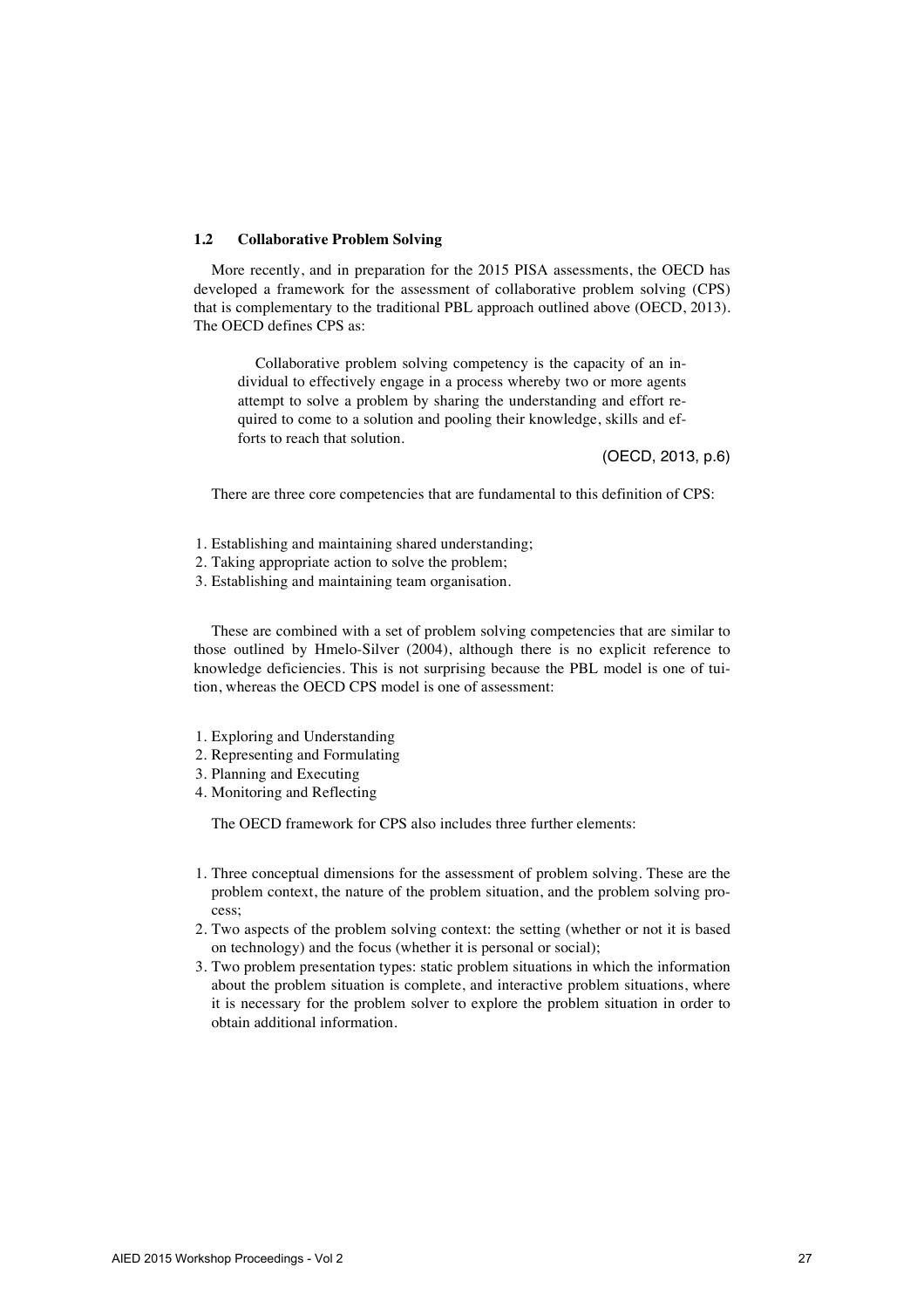These additional elements highlight the complexity of CPS activities and are pulled together in Figure 2 below.



**Fig. 2.** Overview of factors and processes for Collaborative Problem Solving in PISA 2015

In addition to this overview the four problem solving processes and the three major collaborative problem solving competencies are merged to form a matrix of specific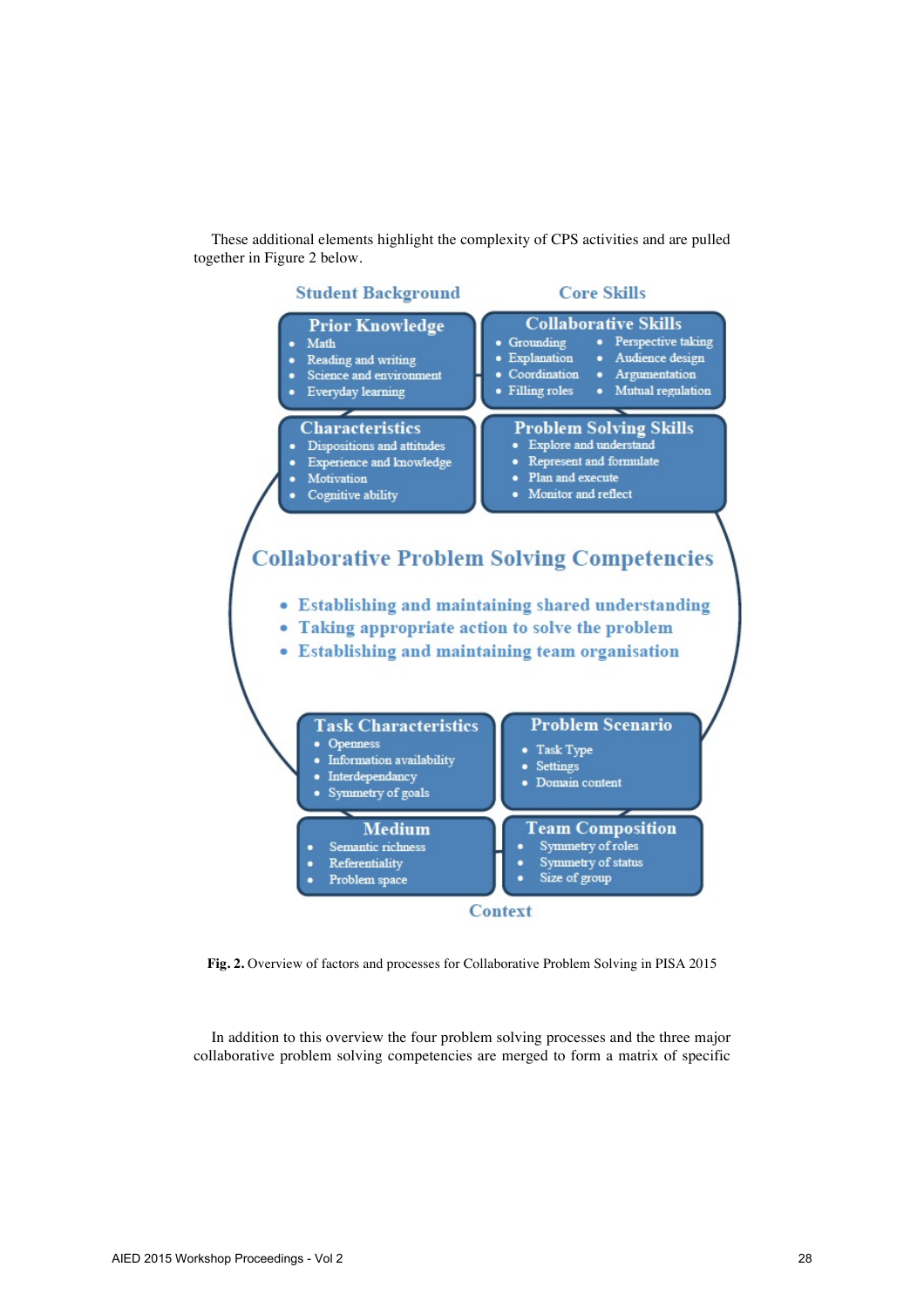skills, see Table 1. In the resulting matrix, the skills have associated actions, processes, and strategies. These specify what it means for the student to be competent.

|                    | (1) Establish-               | (2) Taking            | (3) Establish-                 |
|--------------------|------------------------------|-----------------------|--------------------------------|
|                    | ing and main-                | appropriate           | ing and main-                  |
|                    | taining shared               | action to solve       | taining team                   |
|                    | understanding                | the problem           | organisation                   |
| (A) Exploring      | Discovering<br>(A1)          | (A2) Discovering      | (A3) Understanding             |
| and Under-         | perspectives<br>and          | the type of col-      | roles to solve prob-           |
| standing           | abilities of<br>team         | laborative<br>inter-  | lem                            |
|                    | members                      | action<br>solve<br>to |                                |
|                    |                              | problem,<br>the       |                                |
|                    |                              | along with goals      |                                |
| (B) Repre-         | (B1)<br><b>Building</b><br>a | (B2)<br>Identifying   | (B3) Describe roles            |
| senting and        | representa-<br>shared        | describing<br>and     | and team organisa-             |
| <b>Formulating</b> | tion and negotiating         | tasks to be com-      | (communica-<br>tion            |
|                    | the meaning of the           | pleted                | protocol/rules<br>tion         |
|                    | problem (common              |                       | of engagement)                 |
|                    | ground)                      |                       |                                |
| (C) Planning       | $(C1)$ Communi-              | (C2)<br>Enacting      | (C3)<br>Following              |
| and Executing      | cating with team             | plans                 | rules<br>οf<br>engage-         |
|                    | members about the            |                       | ment, (e.g., prompt-           |
|                    | actions to be/ being         |                       | other<br>team<br>$\frac{1}{2}$ |
|                    | performed                    |                       | members to perform             |
|                    |                              |                       | their tasks.)                  |
| (D) Monitor-       | Monitoring<br>(D1)           | (D2) Monitoring       | D3)<br>Monitoring,             |
| ing and Reflect-   | repairing the<br>and         | results of actions    | providing feedback             |
| ing                | shared understand-           | evaluating<br>and     | adapting<br>and<br>the         |
|                    | ing                          | success in solving    | organisation<br>team           |
|                    |                              | the problem           | and roles                      |

**Table 1.** Matrix of Collaborative Problem Solving skills for PISA 2015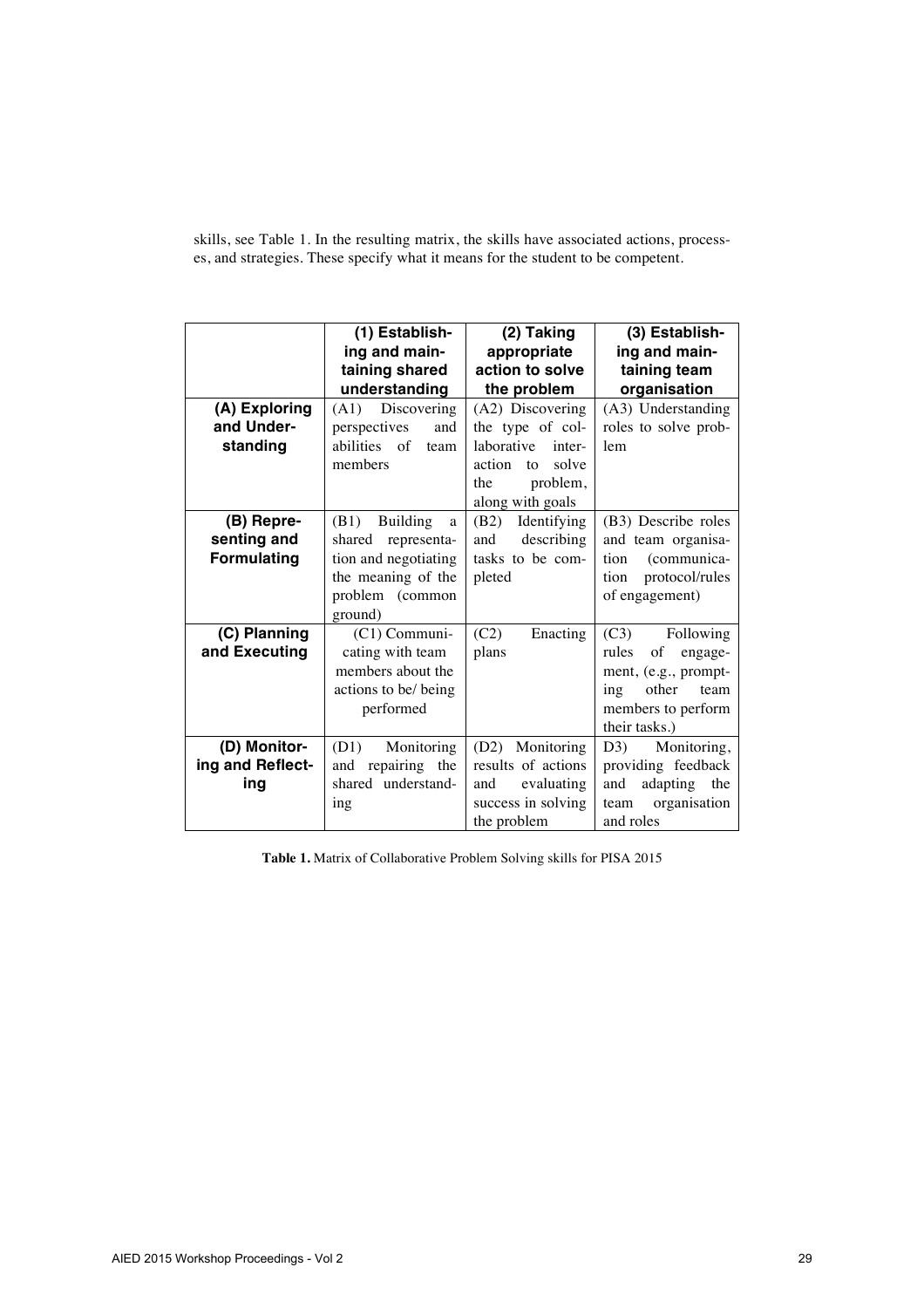## **Learning from Problem Based and Collaborative Problem Solving**

The type of matrix in Fig. 1 has the potential for use when analyzing data of collaborative activity, but for a PBL approach, the missing component of knowledge deficiency requires attention. In Table 2, we add the PBL tutorial stages to the matrix to address this limitation. In this way we combine a tuition model with an evaluation model and in so doing address both aspects of the teaching learning process.

|                    | (1) Establish-          | (2) Taking ap-              | (3) Establish-                     |
|--------------------|-------------------------|-----------------------------|------------------------------------|
|                    | ing and main-           | propriate action to         | ing and main-                      |
|                    | taining shared          | solve the problem           | taining team                       |
|                    | understanding           |                             | organisation                       |
| (A) Identi-        | Discovering<br>(A1)     | Discovering<br>(A2)<br>the  | Understanding<br>(A3)              |
| fying facts        | perspectives<br>and     | collaborative<br>of<br>type | roles to solve problem             |
|                    | abilities<br>of<br>team | interaction to solve the    |                                    |
|                    | members.<br>making      | problem,<br>along<br>with   |                                    |
|                    | knowledge explicit      | goals                       |                                    |
| (B) Repre-         | (B1) Building a         | Identifying<br>(B2)<br>and  | (B3) Describe roles                |
| senting and        | shared representation   | describing tasks to be      | and team organisation              |
| <b>Formulating</b> | and negotiating the     | completed                   | (communication                     |
|                    | meaning of the prob-    |                             | protocol/rules<br>of               |
|                    | lem (common ground)     |                             | engagement)                        |
| (C) Gener-         | (C1) Critically analys- | (C2)<br>Generating<br>and   | (C3) Present Hypoth-               |
| ating Hy-          | ing the problem repre-  | Communicating poten-        | esis, encourage feed-              |
| potheses           | sentation               | tial solution paths         | back from others and               |
|                    |                         |                             | feedback<br>offer<br><sub>on</sub> |
|                    |                         |                             | others' hypotheses                 |
| (D) Plan-          | (D1) Communicating      | (D2) Enacting plans         | (D3) Following rules               |
| ning and Ex-       | with team members       |                             | of engagement, (e.g.,              |
| ecuting            | about the actions to    |                             | prompting other team               |
|                    | be/ being performed     |                             | members to perform                 |
|                    |                         |                             | their tasks.)                      |
| (E) Identi-        | (E1) Comparing the      | (E2)<br>Identifying<br>and  | (E3) Identifying and               |
| fying              | team's knowledge and    | specifying<br>individual    | specifying team defi-              |
| Knowledge          | skills with the pro-    | deficiencies                | ciencies                           |
| and Skill De-      | posed actions           |                             |                                    |
| ficiencies         |                         |                             |                                    |
| (F) Moni-          | (F1) Monitoring and     | (F2) Monitoring results     | (F3)<br>Monitoring,                |
| toring, Re-        | repairing the shared    | of actions and evaluat-     | feedback<br>providing              |
| flecting and       | understanding           | ing success in solving      | and adapting the team              |
| <b>Applying</b>    |                         | the problem                 | organisation and roles             |

**Table 2.** Combined Matrix that merges PBL and CPS concepts adapted from PISA 2015